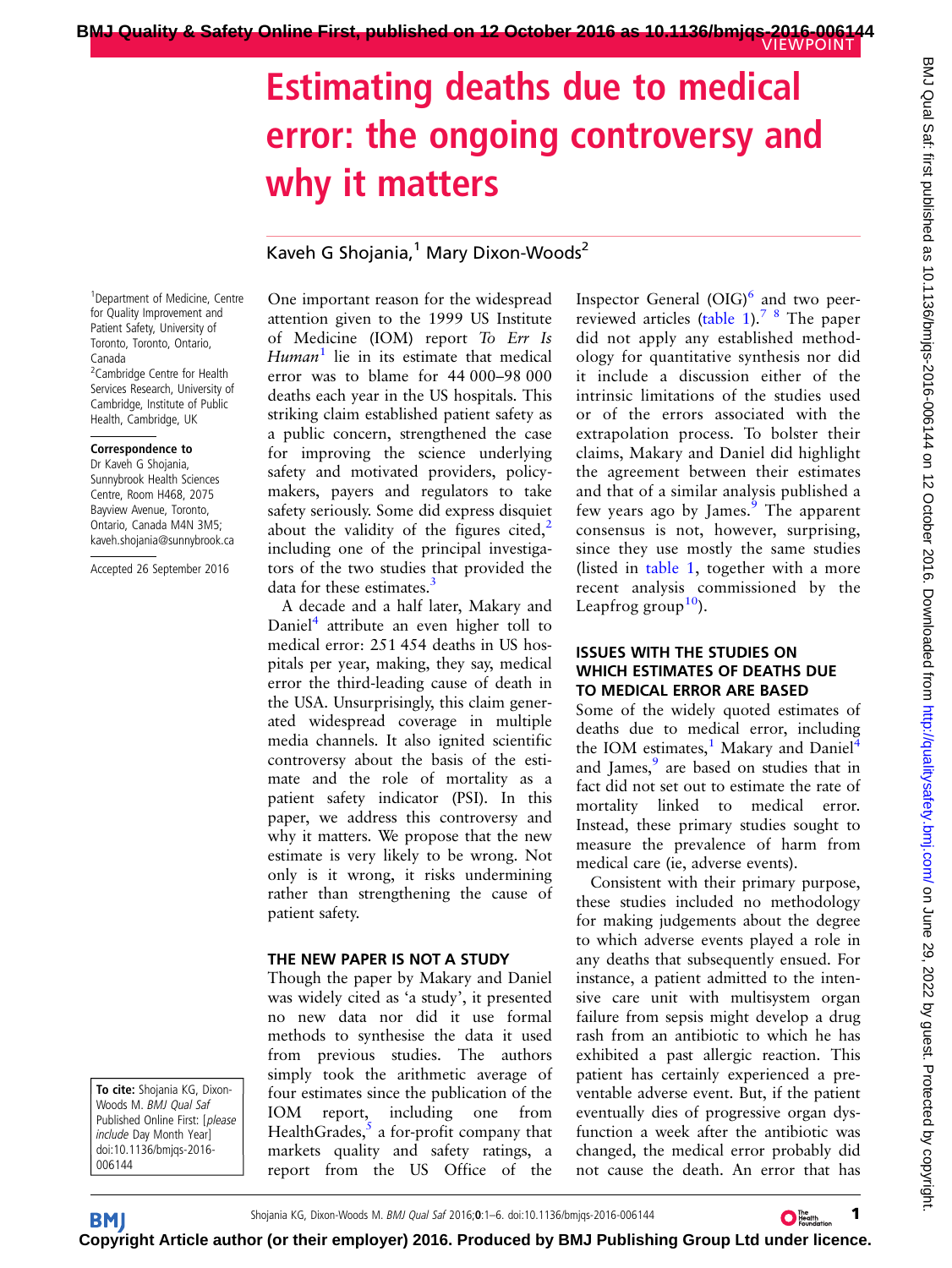#### <span id="page-1-0"></span>Table 1 Studies generating estimates of deaths due to medical error\*

| <b>Study</b>                                                                                                           | <b>Study features</b>                                                                                                                                                                          | <b>Deaths contributed</b><br>or caused by<br>medical error | Limitations relevant to estimating<br>deaths due to medical error<br>Inclusion in estimate of deaths due<br>to medical error                                                                                                                                                                                                                                                                                |
|------------------------------------------------------------------------------------------------------------------------|------------------------------------------------------------------------------------------------------------------------------------------------------------------------------------------------|------------------------------------------------------------|-------------------------------------------------------------------------------------------------------------------------------------------------------------------------------------------------------------------------------------------------------------------------------------------------------------------------------------------------------------------------------------------------------------|
| Office of the Inspector<br>General <sup>6</sup> (used by Makary<br>and Daniel <sup>4</sup> and by James <sup>9</sup> ) | 838 hospitalisations involving 780 Medicare<br>beneficiaries randomly selected from the total<br>of 999 645 Medicare beneficiaries discharged<br>from acute care hospitals during October 2008 | 12                                                         | No stated method for judging the causal<br>relationship between preventable adverse event<br>and eventual death.                                                                                                                                                                                                                                                                                            |
| Office of the Inspector<br>General <sup>11</sup> (used by James <sup>9</sup> )                                         | 278 Medicare hospitalisations of at least<br>24 hours randomly sampled from the 2549<br>total discharges from 24 hospitals in two<br>counties during 1 week in August 2008.                    | 3                                                          | Very small number of deaths.<br>Study population does not include some<br>patient populations at lower risk of death (eq,<br>younger, non-Medicare patients), but<br>extrapolation includes these patients as if they<br>had same risk of death.<br>No assessment of preventability for adverse<br>events.<br>Unclear method for judging the causal<br>relationship between the adverse event and<br>death. |
| Landrigan et al <sup>7</sup> (used by<br>Makary and Daniel <sup>4</sup> and by<br>James <sup>9</sup> )                 | 2341 admissions to 10 North Carolina<br>hospitals from 2002 to 2007                                                                                                                            | 14                                                         | No stated method for judging the causal<br>relationship between preventable adverse event<br>and eventual death.                                                                                                                                                                                                                                                                                            |
| Classen et $a^{8}$ (used by<br>Makary and Daniel <sup>4</sup> and by<br>James <sup>9</sup> )                           | 795 admissions randomly selected from<br>hospitalisations of at least 24 hours from<br>October 2004 in three hospitals                                                                         | 9                                                          | No distinction between preventable and<br>non-preventable adverse events.<br>No stated method for judging the causal<br>relationship between adverse event and<br>eventual death.                                                                                                                                                                                                                           |
| HealthGrades <sup>5</sup> (used by<br>Makary and Daniel <sup>4</sup> )                                                 | Hospital-acquired conditions identified using<br>Patient Safety Indicators and resulting<br>prevalence combined with estimates of the<br>mortality attributable to these conditions            | 389 576                                                    | Estimate depends on questionable values for<br>the attributable mortality associated with<br>hospital-acquired conditions.<br>This number of preventable deaths represents<br>over half of all inpatient deaths in the USA in a<br>year. <sup>17</sup>                                                                                                                                                      |
| Leapfrog group <sup>10</sup> t                                                                                         | Similar to above                                                                                                                                                                               | 206 021                                                    | Estimate depends on questionable values for<br>the attributable mortality associated with<br>hospital-acquired conditions.<br>This number of preventable deaths represents<br>about 30% of all inpatient deaths in the USA<br>in a year. $17$                                                                                                                                                               |

\*As discussed in the text, none of these studies directly assessed the prevalence of preventable deaths. The several studies<sup>12</sup> <sup>13–15</sup> that did focus on identifying preventable deaths all reported under 5% of all hospital deaths as preventable, leading to a 10-fold lower estimate of deaths due to medical error.

†This estimate was not included by either Makary and Daniel<sup>[4](#page-4-0)</sup> or by James.<sup>[9](#page-4-0)</sup> It has been included because it uses similar methodology to the estimate from HealthGrades but does so with some refinements and more contemporary data.

occurred close to a death is not a sufficient basis for concluding that the error is the cause of death. Yet these studies do not have an explicit methodology for handing this situation—for distinguishing deaths where error is the primary cause from deaths where errors occurred but did not cause a fatal outcome.

A further problem with the basing estimates on studies that use adverse event and trigger tools of the type used by Makary and Daniel (and in the similar review by James<sup>[9](#page-4-0)</sup>) is that they typically involve very small numbers of deaths. For instance, one study used a trigger tool approach to review 100 charts per quarter from each of 10 hospitals in North Carolina from January 2002 to December 200[7](#page-4-0). This study sought to detect any decline in adverse events that might have occurred as a result of patient safety efforts. In passing, the authors report that 14 adverse events were judged to have 'caused or contributed to

a patient's death'. These 14 deaths represented 0.6% of the total patients in the study. Similarly, one US government report included three preventable deaths;<sup>[11](#page-4-0)</sup> another reported  $12<sup>6</sup>$  $12<sup>6</sup>$  $12<sup>6</sup>$  One of the widely quoted peer-reviewed studies identified nine deaths.<sup>[8](#page-4-0)</sup> Any extrapolation that generalises from so few deaths (14 or fewer) to so many (200 000–400 000<sup>[4 9](#page-4-0)</sup>) surely warrants substantial scepticism.

The need for scrutiny is particularly important because when studies are designed specifically to identify preventable deaths, they typically report low rates. Studies that have reviewed inpatient deaths and asked physician reviewers to judge preventability have reported proportions under 5%, typically in the range of  $1\% - 3\%$ .<sup>[12](#page-4-0)–15</sup> The largest and most recent of these studies $13$  reported that trained medical reviewers judged 3.6% of deaths to have at least a 50% probability of being avoidable.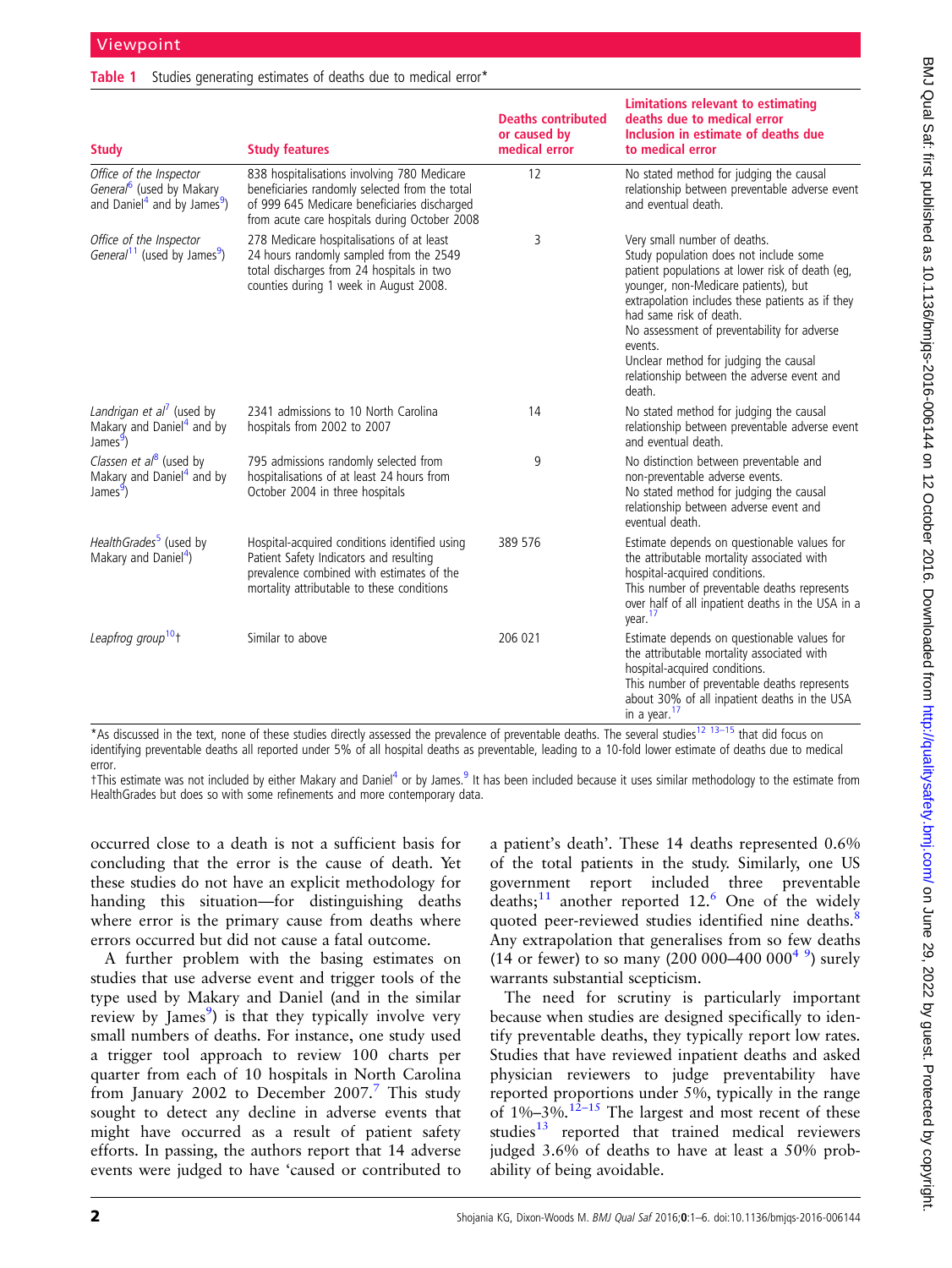BMJ Qual Saf: first published as 10.1136/bmjqs-2016-006144 on 12 October 2016. Downloaded from http://qualitysafety.bmj.com/ on June 29, 2022 by guest. Protected by copyright. BMJ Qual Sat: first published as 10.1136/bmjqs-2016-006144 on 12 October 2016. Downloaded from bu publishety.bmj.com/ on June 29, 2022 by guest. Protected by copyright.

Viewpoint

## EPIDEMIOLOGICAL ERRORS

While most of the studies used by Makary and Daniel did not have as their primary purpose the estimation of deaths due to medical errors, the estimate from HealthGrades did. This estimate, and a more recent one from the Leapfrog group<sup>[10](#page-4-0)</sup> [\(table 1](#page-1-0)), uses a methodology that depends on combining the frequency of hospital-acquired conditions (HACs), such as central line bloodstream infections and pressure ulcers, with estimates for the mortality attributable to these HACs. Some of these HACs include the PSIs produced by the US Agency for Healthcare Research and Quality.<sup>[16](#page-4-0)</sup>

Using this methodology, HealthGrades estimated 389 576 deaths due to preventable adverse events per year in the USA (circa 2000–2002). From 2000 to 2010, the annual rate of inpatient deaths in the USA ranged from 715 000 to 776 000,<sup>[17](#page-4-0)</sup> meaning that HealthGrades proposed that over 50% of all inpatient deaths are preventable. The more recent Leapfrog produces a somewhat lower estimate of avoidable deaths in US hospitals each year—206 021, $^{10}$  with the lower number reflecting deliberate avoidance of doublecounting deaths in patients who developed more than one HAC. Preventable conditions such as pressure ulcers, thromboembolism and healthcare-acquired infections occur, of course. They occur far more often than they should. They are profoundly distressing for patients and their families. But, saying that they account for 30%–50% of inpatient deaths flies in the face of clinical experience. It is likely instead that many patients die with, rather than of, these conditions.

## How could the estimated death toll be so wrong?

The PSIs are problematic as a basis for estimating mortality rates attributable to healthcare-acquired conditions. A recent systematic review found that all but one of these PSIs have a positive predictive value of  $\leq 80\%$ <sup>[18](#page-4-0)</sup> and some developers of the indicators acknowledge that they have only moderate validity.<sup>[19](#page-4-0)</sup> A more fundamental challenge is a basic epidemiological one: confounding. Patients at risk of HACs are also those at increased risk of dying from their underlying conditions. For instance, in one analysis, patients who developed Clostridium difficile infection had a significantly higher baseline risk of death than did patients who never developed this HAC (8.0% vs 1.8% baseline risk). $20$  This type of confounding makes it very hard to allocate aliquots of blame to failures of medical management versus the patient's underlying illnesses. Thus, when errors are followed by death, it is only rarely straightforward to adjudicate the extent to which error contributed to death.

If we acknowledge that the contribution that error makes to a particular fatal outcome is highly variable and often one of many factors implicated in a death, the fallacy of comparing deaths due to medical error with deaths due to the causes currently listed in the Center for Disease Control's current system becomes

clear. That classificatory system lists causes of death firmly based either on tightly defined proximal causes (eg, suicide, currently the 10th leading cause of death in the USA) or on well-specified physiological disease processes (eg, heart disease, the first-leading cause<sup>21</sup>). Deaths due to medical error, on the other hand, have no such well-bounded properties: their definition(s) is elusive and changes (often rapidly) over time<sup>[22](#page-4-0)</sup> and they are only rarely the direct cause (as, eg, when a patient is given a massive overdose of an anaesthetic agent).

All of the estimates we critique involve another basic epidemiological error: they use crude extrapolations to populations that were not included in the original studies. For instance, the two US OIG reports focused on Medicare patients hospitalised for at least 24 hours. The most common reason for hospitalisation—accounting for around 10% of the total—is delivery of a live newborn.<sup>[23](#page-4-0)</sup> Yet, Medicare eligibility depends on age  $(\geq 65 \text{ years})$  or having end-stage kidney disease. These populations include few patients likely to deliver a baby. Thus, the estimates of deaths due to medical error came from studies that did not include normal deliveries but are applied to a population (all US hospitalisations) in which this is the most common admission diagnosis. Similar issues apply to other populations such as psychiatric patients, rehabilitation stays and admissions for less than 24 hours. Even when these patients are excluded from the adverse event study, $7$  the extrapolation involves applying the risks of preventable deaths among medical and surgical patients to these much lower risk hospitalisations.

## WHY THE FUSS? WHAT HARM COULD COME FROM ESTIMATING SO MANY DEATHS DUE TO MEDICAL ERROR?

Around 700 000 deaths occur in US hospitals annually.[17](#page-4-0) Makary's and Daniel's estimate that over 250 000 of those are preventable implies that around a third (or more) of inpatient deaths result from medical error or preventable adverse events. If, as studies that have actually studied preventable deaths have concluded, 3.6% is the more correct rate, then it means something like 25 000 deaths might be averted each year by eliminating medical error—a far cry from 251 454. Every life avoidably lost is a tragedy. No one is disputing the need to improve safety. But does this 10-fold difference in the death rate matter?

One could argue, as many did in the wake of the IOM estimate, that we should avoid picking apart estimates of mortality rates for medical error, since they draw attention to a much-neglected issue. This argument lies at the heart of one of the central tensions in the field of patient safety since its inception: the tendency to call for action on the basis of limited evidence. $24-26$  $24-26$  The urge to do so may arise from the desire to make up for lost time—the many decades of exclusive focus in medical research on discovering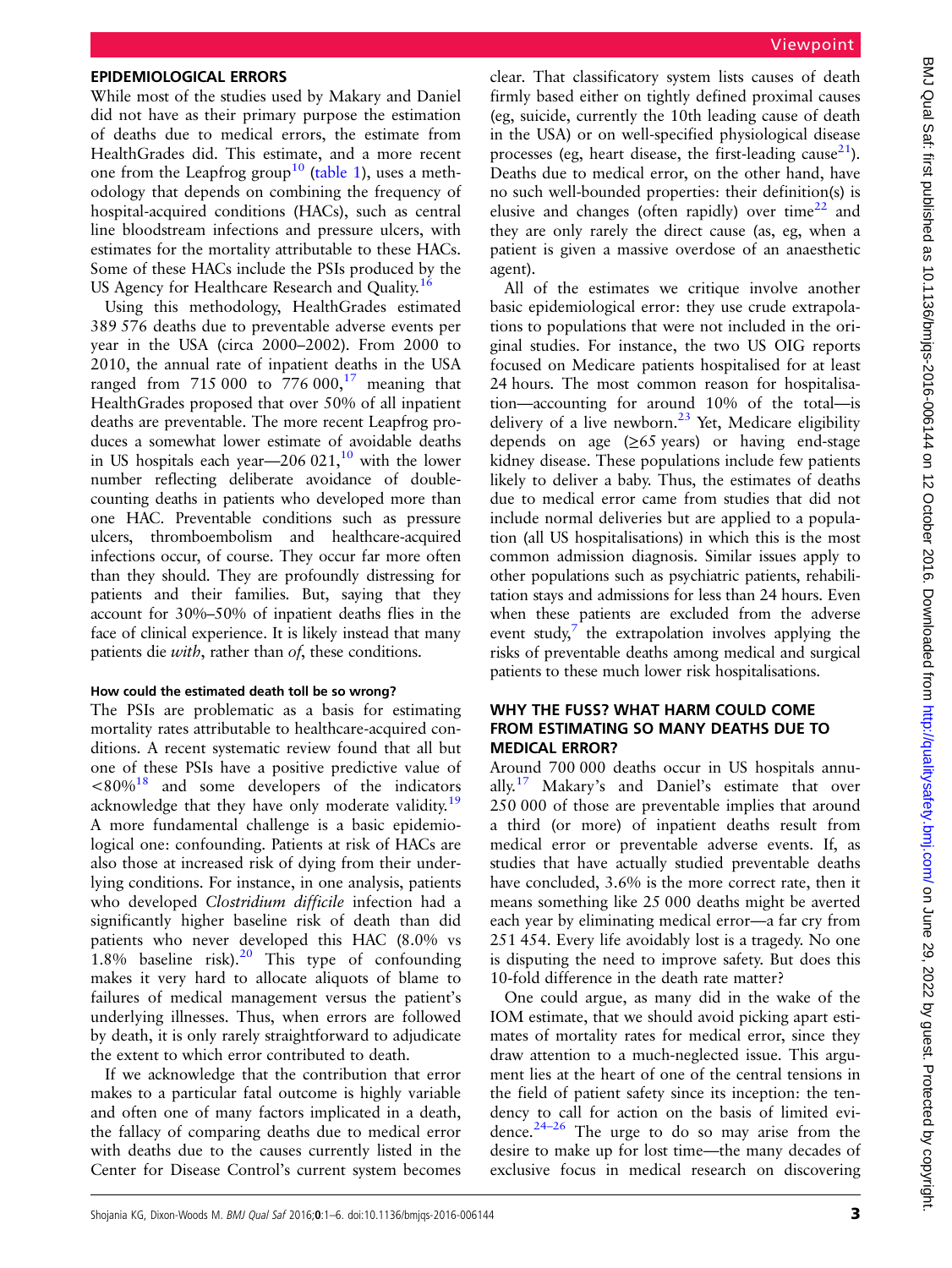new tests and treatments while neglecting the basic duty not to harm patients. But, it is an urge that must be kept in check.

First, patient safety needs to establish its scientific credentials. It does the field no favours if the basic epidemiological facts cannot be trusted. For a start, it means that the metrics of progress will be constantly disputed.<sup>[27](#page-4-0)</sup> After 16 years of sustained attention to improve patient safety and other aspects of healthcare quality, it is disappointing to find that some are claiming that the problem is fivefold bigger than previously announced. We need reliable measures of progress over time, just as any field does. If 'anything goes' as far as the metrics are concerned, we have no hope of demonstrating that all the investment and effort in patient safety are worth it—thus, discouraging further investment.

Second, the narrow focus on preventable death risks distracting attention from the many harmful consequences of failures to manage risks adequately in healthcare that do not result in death.<sup>[2 3 12](#page-4-0) 28–[30](#page-5-0)</sup> Just as most deaths do not involve medical error, most medical errors do not produce death—but they can still produce substantial morbidity, costs, distress and enduring suffering. Highlighting preventable deaths as the focus of patient safety efforts risks drawing resources away from many safety problems and many settings of care—including most non-hospital environments—where death is not the most relevant outcome. For instance, medication safety is universally regarded as one of the largest categories of safety problems; yet drug errors, though very common, do not usually result in fatal outcomes. $31$  Most pressure ulcers do not result in death, but they are a painful and miserable experience for patients. Does this mean that medication safety and pressure ulcers should not receive attention? Of course not. But, this is the risk of repeatedly focusing the attention of the public and policymakers on death as the sole outcome of interest.

#### The bottomless well of medical error

In listservs and blogs discussing the controversy over deaths due to medical error, we have encountered responses to any criticisms of the estimated death toll that take the form: "But those numbers don't even include…deaths due to unnecessary care, diagnostic errors, excessive radiation from overuse of radiologic investigations …". In other words, the argument amounts to, "Even if the analysis did have some problems, it didn't include other important types of deaths due to medical error. So, the number is probably still about right". These additional potential causes of death due to medical error have some legitimacy. For instance, one of us (KGS) has estimated that about 5% of deaths in US hospitals involved missed diagnoses that, had they been detected prior to death, might have altered the fatal outcome. $32$  Chart review studies of preventable deaths make these

potential deaths due to misdiagnosis difficult to identify since so few autopsies occur in most US hospitals.

That said, this is a very different approach in estimating deaths due to medical error from that of extrapolating from adverse event studies. This approach starts with identifying all the important types of medical errors that we can think of—diagnostic errors, underuse of beneficial therapies (eg, failure to follow guidelines for the management of coronary artery disease), overuse of non-beneficial ones and so on. Then, to generate a total, it combines the frequency of these errors with estimates of how often each causes death. Even putting aside the speculative nature of many of the inputs to such an estimate, this approach almost certainly hugely overestimate mortality attributable to error. A patient can have a diagnostic error in connection with one aspect of their care, a medication safety problem with another, and not receive guideline-concordant care for yet another condition. Each of these categories of medical error may have an associated attributable mortality. Yet, the patient can only die once. Adding up the attributable mortalities for every type of error will substantially overestimate deaths due to errors.

Another problem with "But we didn't even include A, B, and C when we counted up all the deaths due to medical error" is that this approach is unevenly applied. The same reasoning is not so assiduously pursued for other leading causes of death—arguing, for example, that many deaths from heart disease, stroke and kidney failure include cases of diabetes, which would therefore make it the leading cause of death.

If passionate advocates for reducing medical error want constantly to redraw the boundaries of death due to X, others who are passionate about different diseases and determinants of health will do likewise an arms race of who can count the most deaths due to the object of their advocacy. We appreciate the need for passion to capture attention and kick-start efforts to improve healthcare. But, at some point, we need to roll up our sleeves and do the patient, scientific work of characterising the target problems and evaluating our progress over time. Constantly expanding the boundaries of what counts as a death due to medical error will not serve that goal, but improved reliability and validity will.

## **CONCLUSION**

One of our missions as editors of BMJ Quality and Safety has been to elevate the scientific standards of efforts aiming to measure or improve safety and healthcare quality more broadly. Laudable enthusiasm for the goal to reduce suffering has always had to be tempered with adherence to rigorous methods. We do not want to disseminate ineffective patient safety strategies any more than we want inadequately tested new medications or surgical treatments. We also do not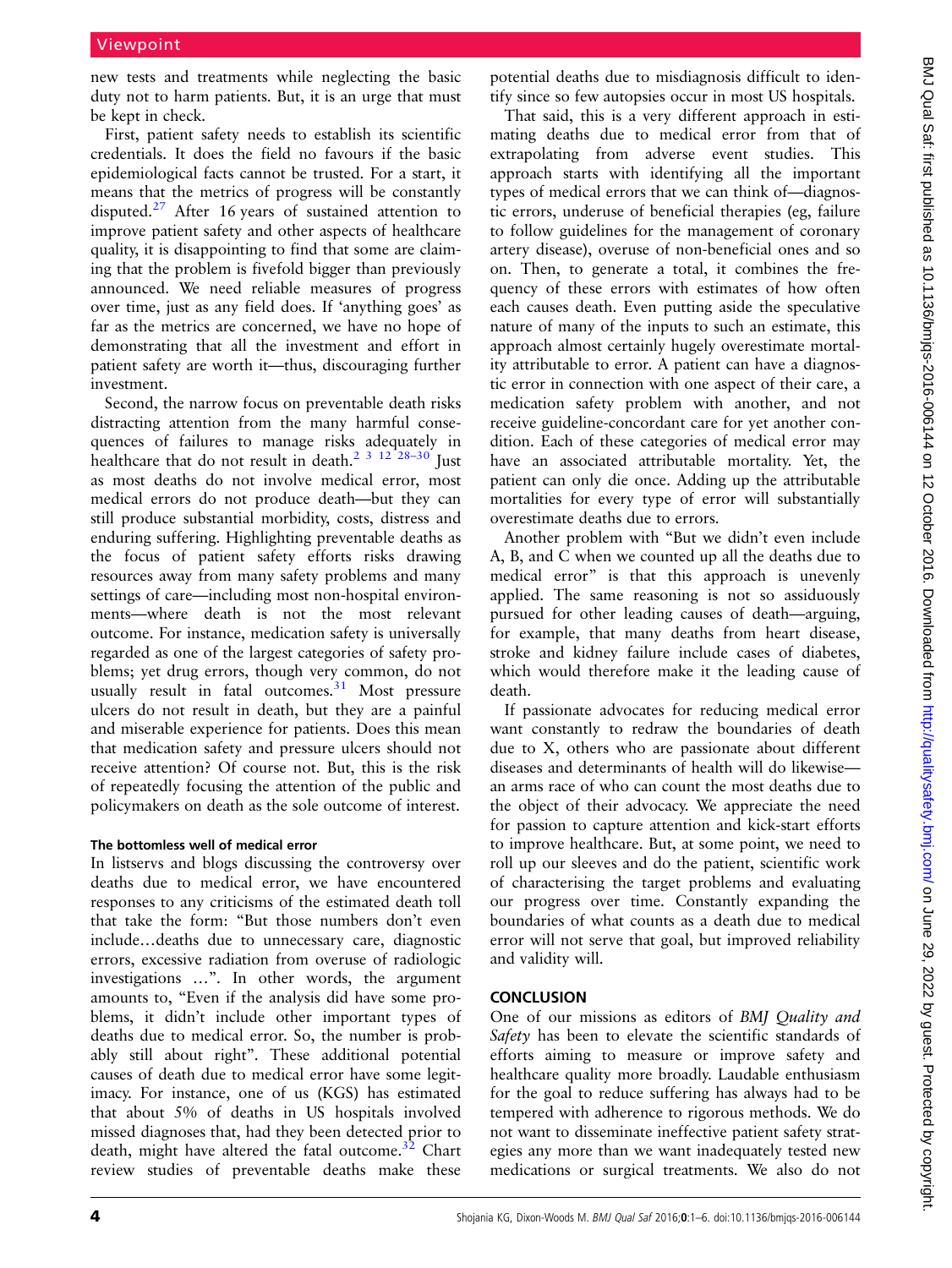<span id="page-4-0"></span>want to alienate key clinical partners in efforts to improve patient safety. Given their everyday clinical experiences, most healthcare professionals will strain to believe that their efforts to help patients in fact account for one-third of all hospital deaths. Given the basic flaws in the estimates that we and others have identified, it is not clear on what basis they could be persuaded otherwise. Parading dubious statistics instead has the effect of disengaging clinicians from what may appear to be a field lacking in credibility, damaging their confidence in interventions intended to improve safety and threatening professional-patient relationships.

We are deeply committed to improve patient safety and quality of care. Avoidable deaths and suffering can best be reduced by improving the evidence base and that must start with sound epidemiology. Without this, over time implausible estimates of deaths due to medical error will do more to erode the cause of patient safety than headline-friendly figures will do to help it.

Contributors KGS and MD-W contributed to the conception of the paper; they critically read and modified subsequent drafts and approved the final version. They are both editors at BMJ Quality and Safety.

Competing interests None declared.

Provenance and peer review Not commissioned; internally peer reviewed.

## **REFERENCES**

- 1 Kohn LT, Corrigan J, Donaldson MS. To err is human: building a safer health system. Washington DC: National Academy Press, 2000.
- 2 McDonald CJ, Weiner M, Hui SL. Deaths due to medical errors are exaggerated in Institute of Medicine report. [JAMA](http://dx.doi.org/10.1001/jama.284.1.93) 2000;284:93–5.
- 3 Brennan TA. The Institute of Medicine report on medical errors—could it do harm? [N Engl J Med](http://dx.doi.org/10.1056/NEJM200004133421510) 2000;342:1123-5.
- 4 Makary MA, Daniel M. Medical error-the third leading cause of death in the US. [BMJ](http://dx.doi.org/10.1136/bmj.i2139) 2016;353:i2139.
- 5 HealthGrades quality study: patient safety in American hospitals. 2004. [http://www.providersedge.com/ehdocs/ehr\\_](http://www.providersedge.com/ehdocs/ehr_articles/Patient_Safety_in_American_Hospitals-2004.pdf) [articles/Patient\\_Safety\\_in\\_American\\_Hospitals-2004.pdf](http://www.providersedge.com/ehdocs/ehr_articles/Patient_Safety_in_American_Hospitals-2004.pdf) (accessed 25 Sep 2016).
- 6 Department of Health and Human Services, Office of the Inspector General. Adverse events in hospitals: national incidence among medicare beneficiaries. OEI-06-09-00090. Washington DC, 2010. [http://oig.hhs.gov/oei/reports/](http://oig.hhs.gov/oei/reports/OEI-06-09-00090.pdf) [OEI-06-09-00090.pdf](http://oig.hhs.gov/oei/reports/OEI-06-09-00090.pdf)
- 7 Landrigan CP, Parry GJ, Bones CB, et al. Temporal trends in rates of patient harm resulting from medical care. [N Engl J Med](http://dx.doi.org/10.1056/NEJMsa1004404) 2010;363:2124–34.
- 8 Classen DC, Resar R, Griffin F, et al. 'Global trigger tool' shows that adverse events in hospitals May be ten times greater than previously measured. [Health Aff \(Millwood\)](http://dx.doi.org/10.1377/hlthaff.2011.0190) 2011;30: 581–9.
- 9 James JT. A new, evidence-based estimate of patient harms associated with hospital care. [J Patient Saf](http://dx.doi.org/10.1097/PTS.0b013e3182948a69) 2013;9:122–8.
- 10 Austin M, Derk J. Lives Lost, Lives Saved: A Comparative Analysis of Avoidable Deaths at Hospitals Graded by The

Leapfrog Group 2016. [http://www.hospitalsafetyscore.org/](http://www.hospitalsafetyscore.org/media/file/LivesLostLivesSavedWhitePaper.pdf) [media/file/LivesLostLivesSavedWhitePaper.pdf](http://www.hospitalsafetyscore.org/media/file/LivesLostLivesSavedWhitePaper.pdf)

- 11 Department of Health and Human Services, Office of the Inspector General. Adverse events in hospitals: case study of incidence among medicare beneficiaries in two selected counties. Washington DC, 2008. [http://oig.hhs.gov/oei/reports/](http://oig.hhs.gov/oei/reports/OEI-06-08-00220.pdf) [OEI-06-08-00220.pdf](http://oig.hhs.gov/oei/reports/OEI-06-08-00220.pdf)
- 12 Hayward RA, Hofer TP. Estimating hospital deaths due to medical errors: preventability is in the eye of the reviewer. [JAMA](http://dx.doi.org/10.1001/jama.286.4.415) 2001;286:415–20.
- 13 Hogan H, Zipfel R, Neuburger J, et al. Avoidability of hospital deaths and association with hospital-wide mortality ratios: retrospective case record review and regression analysis. BMJ 2015;351:h3239.
- 14 Hogan H, Healey F, Neale G, et al. Preventable deaths due to problems in care in English acute hospitals: a retrospective case record review study. [BMJ Qual Saf](http://dx.doi.org/10.1136/bmjqs-2011-001159) 2012;21:737–45.
- 15 Manaseki-Holland S, Lilford RJ, Bishop JR, et al. Reviewing deaths in British and US hospitals: a study of two scales for assessing preventability. [BMJ Qual Saf](http://dx.doi.org/10.1136/bmjqs-2015-004849) 2016; [doi:10.1136/](http://dx.doi.org/10.1136/bmjqs-2015-004849) [bmjqs-2015-004849](http://dx.doi.org/10.1136/bmjqs-2015-004849).
- 16 Romano PS, Geppert JJ, Davies S, et al. A national profile of patient safety in U.S. hospitals. [Health Aff](http://dx.doi.org/10.1377/hlthaff.22.2.154) 2003;22: 154–66.
- 17 Hall MJ, Levant S, DeFrances CJ. Trends in inpatient hospital deaths: national hospital discharge survey, 2000–2010. NCHS Data Brief 2013;118:1–8.
- 18 Winters BD, Bharmal A, Wilson RF, et al. Validity of the agency for health care research and quality patient safety indicators and the centers for medicare and medicaid hospital-acquired conditions: a systematic review and meta-analysis. [Med Care](http://dx.doi.org/10.1097/MLR.0000000000000550) 2016 Apr 25; [Epub ahead of print].
- 19 Romano PS, Mull HJ, Rivard PE, et al. Validity of selected AHRQ patient safety indicators based on VA national surgical quality improvement program data. [Health Serv Res](http://dx.doi.org/10.1111/j.1475-6773.2008.00905.x) 2009;44:182–204.
- 20 Forster AJ, Taljaard M, Oake N, et al. The effect of hospital-acquired infection with Clostridium difficile on length of stay in hospital. [CMAJ](http://dx.doi.org/10.1503/cmaj.110543) 2012;184:37–42.
- 21 Leading Causes of Death. Centers for Disease Control and Prevention. 2015. [http://www.cdc.gov/nchs/fastats/](http://www.cdc.gov/nchs/fastats/leading-causes-of-death.htm) [leading-causes-of-death.htm](http://www.cdc.gov/nchs/fastats/leading-causes-of-death.htm) (accessed 25 Sep 2016).
- 22 Vincent C, Amalberti R. Safety in healthcare is a moving target. [BMJ Qual Saf](http://dx.doi.org/10.1136/bmjqs-2015-004403) 2015;24:539-40.
- 23 Kowlessar NM, Jiang HJ, Steiner C. Hospital Stays for Newborns, 2011. Healthcare Cost and Utlization Project (HCUP) Statistical Briefs 2013. US Agency for Healthcare Research and Quality. [http://www.hcup-us.ahrq.gov/reports/](http://www.hcup-us.ahrq.gov/reports/statbriefs/sb163.pdf) [statbriefs/sb163.pdf](http://www.hcup-us.ahrq.gov/reports/statbriefs/sb163.pdf)
- 24 Auerbach AD, Landefeld CS, Shojania KG. The tension between needing to improve care and knowing how to do it. [N Engl J Med](http://dx.doi.org/10.1056/NEJMsb070738) 2007;357:608–13.
- 25 Shojania KG, Duncan BW, McDonald KM, et al. Safe but sound: patient safety meets evidence-based medicine. [JAMA](http://dx.doi.org/10.1001/jama.288.4.508) 2002;288:508–13.
- 26 Wachter RM, Pronovost PJ. The 100,000 lives campaign: a scientific and policy review. Jt Comm J Qual Patient Saf 2006;32:621–7.
- 27 Shojania KG, Marang-van de Mheen PJ. Temporal trends in patient safety in the Netherlands: reductions in preventable adverse events or the end of adverse events as a useful metric? [BMJ Qual Saf](http://dx.doi.org/10.1136/bmjqs-2015-004461) 2015;24:541–4.